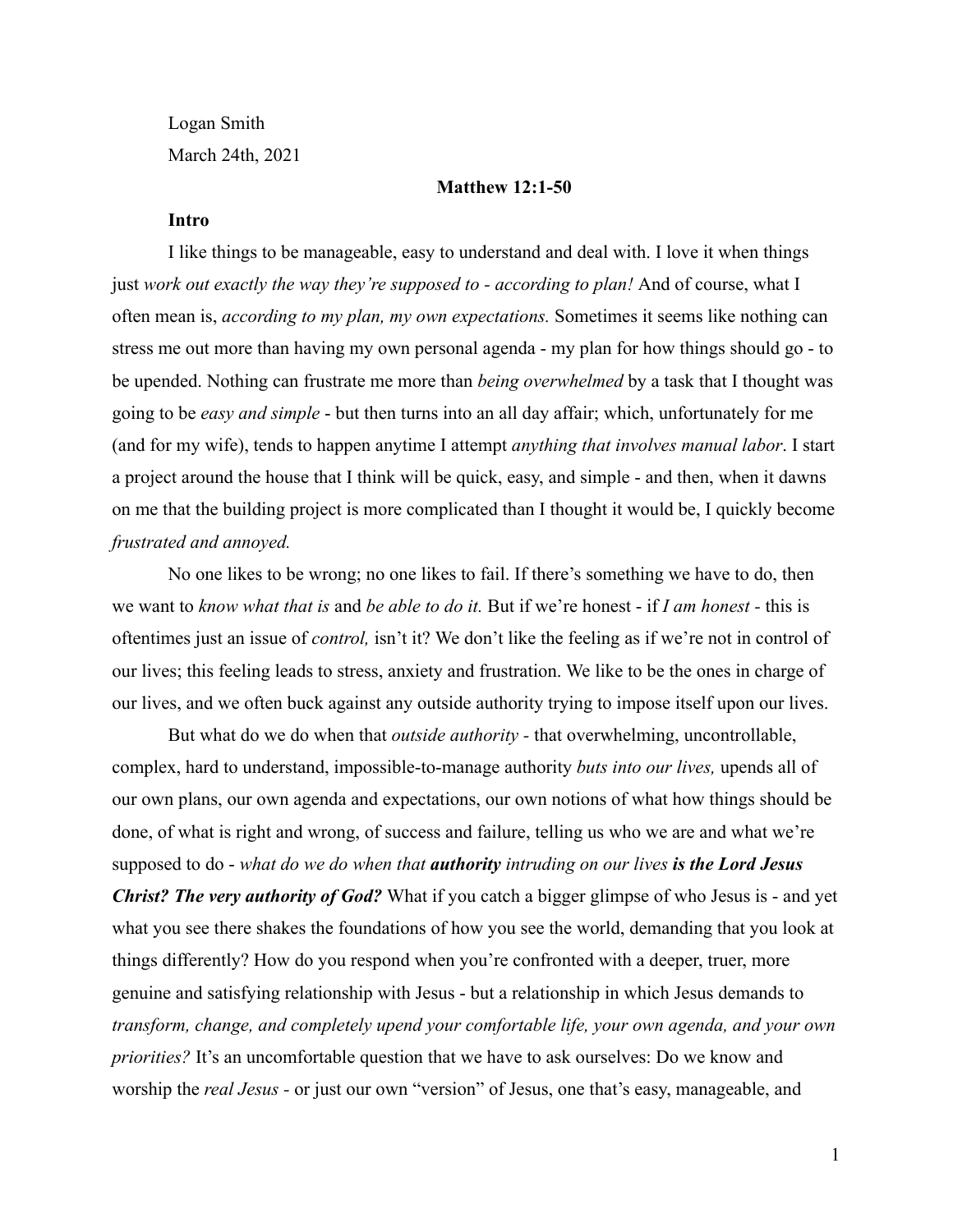comfortably fits into our own lives? The way we respond to these questions makes all the difference - *in fact, it determines who we are.*

In Matthew chapter 12, we see a drama of *conflict* unfold. There are three different *conflicts* that tie this chapter together; and all three conflicts revolve around *who Jesus is* and *challenges to Jesus's authority.* The first conflict revolves around the Sabbath day: the Pharisees accuse Jesus and His disciples of breaking the Sabbath - and therefore, of being *guilty law-breakers and sinners.* The Pharisees had meticulous rules about following the Sabbath that went far beyond what the Scriptures said in the Law of God. Jesus blows up their own control and authority with his claims and actions. IN the second conflict, right after Jesus performs a miracle of healing by delivering a demon-possessed man, the Pharisees respond by *accusing him of casting out demons by the authority of Satanic power.* They accuse Jesus of being demonic, not from God! They do not want to accept that His power is greater than Satan's, for then His authority would be greater than theirs. In the final conflict, the Pharisees demand a "sign" from Jesus, implying that none of the signs he has done so far are good enough to convince them; they are demanding he performs a sign that *meets their own expectations,* that fits into their plans and conforms to their understanding of scripture.

In each conflict, the Pharisees confront Jesus and challenge his authority and claims; then, Jesus responds by *revealing who He truly is* and showing how *his authority is far greater* than any other authority they could point to. THe Pharisees challenge Jesus by *accusing him* of not truly being of God, but of Satan; they reject him by claiming that Jesus is not good enough to truly be God's promised Messiah - the Savior. Yet He doesn't just refute their accusations by showing them how he meets their expectations - he shows them how greatly he *exceeds* their expectations!Jesus shows very clearly here that he is, indeed, God's promised Messiah: the true Prophet, Priest, and King; the true Temple and Lord of the Sabbath; the true servant of God and savior of the world; the true God! Jesus Christ is even *greater* than the Pharisees and Jews hoped or imagined the Messiah would be! And yet, that's exactly the problem for the Pharisees - he upends their expectations; he imposes His own authority on their lives. Yet they didn't want the real Jesus - they didn't want GOd's real, true promised Savior; they didn't want *God Himself.* They just wanted their own version of the Messiah, that neatly fit into their comfortable expectations, that conformed to their own worldview and understanding.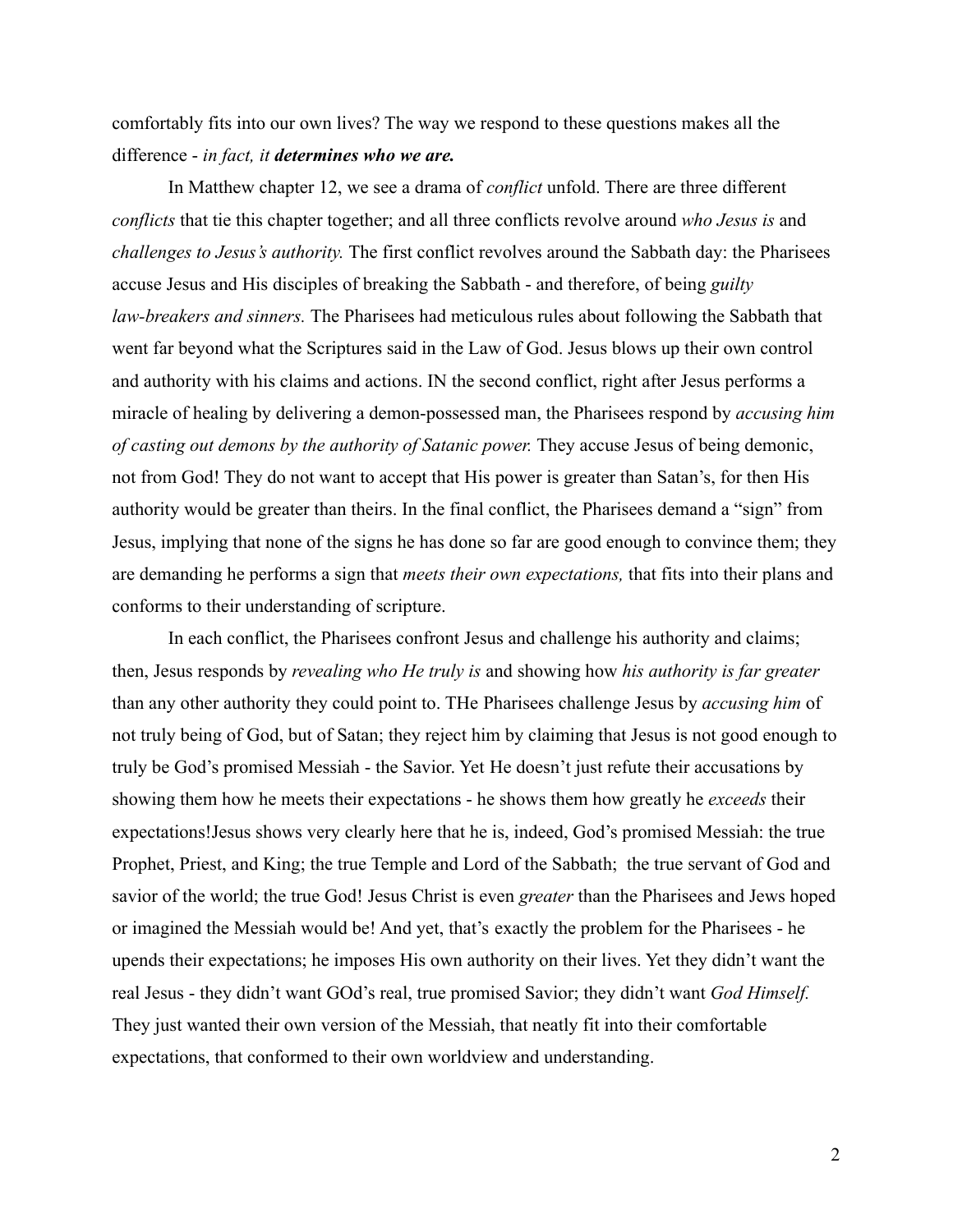And so, Jesus hits the ball back into their court: Jesus responds to their confrontation by *showing just How great He is -* but then demands that the Pharisees respond to *Him.* In fact, He demands that *everyone* responds to Him. And he makes clear that the way we respond to who Christ is *determines who we are:* either His *enemies,* who are unforgiven, hopeless, and awaiting the wrath of God we deserve - or *completely forgiven of all our sins and brought into the very family of God.*

So then, the goal of this sermon this morning is for us to be confronted with these two realities: 1. Who Jesus is, and 2. How our response to Jesus determines who we are.

### **I. Who is Jesus? He is Even Greater than We Think**

The first conflict of chapter 12 revolves around the Sabbath. We're introduced to it in the very first two verses: "At that time Jesus went through the grainfields on the Sabbath. His disciples were hungry, and they began to pluck heads of grain and to eat. But when the Pharisees saw it, they said to him, 'Look, your disciples are doing what is not lawful to do on the Sabbath." **(12:1-2).** Here's what's going on here: Jesus and his disciples are walking through a field of grain and picked some off to eat as a snack. This was a common thing to do and was perfectly fine and legal for anyone to do, even in a field that didn't belong to them. That wasn't a problem. The problem was, this was a Sabbath. Under the Old Covenant Law, there was a *Sabbath day* every week: a day of rest, where no work was allowed to be done; this was to be taken very seriously, seen as a sign of the covenant and of faithful worship and obedience to God. However, by the time of Jesus, the Pharisees and scribes had developed a *very intense list of rules* for what qualified as work and what did not - and their list of rules went *far beyond* the commandments of God in the Law of the Bible! They were so meticulous that they considered leisurely snacking on grain to be "work" - even though this was by no means the same as the grueling work of actual farming!

So, they accuse Jesus and his disciples of breaking the Sabbath and the Law. Now, Jesus could have easily defended their actions by showing the Pharisees how they were wrongly interpreting the Old Testament and going beyond the Law of God with their own rules. However, he takes it a different direction: he does indeed show them that they aren't reading the Bible correctly - but their misinterpretation goes *far beyond* Sabbath regulations! He shows them that they're missing the *larger point* of the Law and the whole Old Testament: because the point is **Jesus Himself.** And so, Jesus begins to unfold this for them, by showing them *who He is.*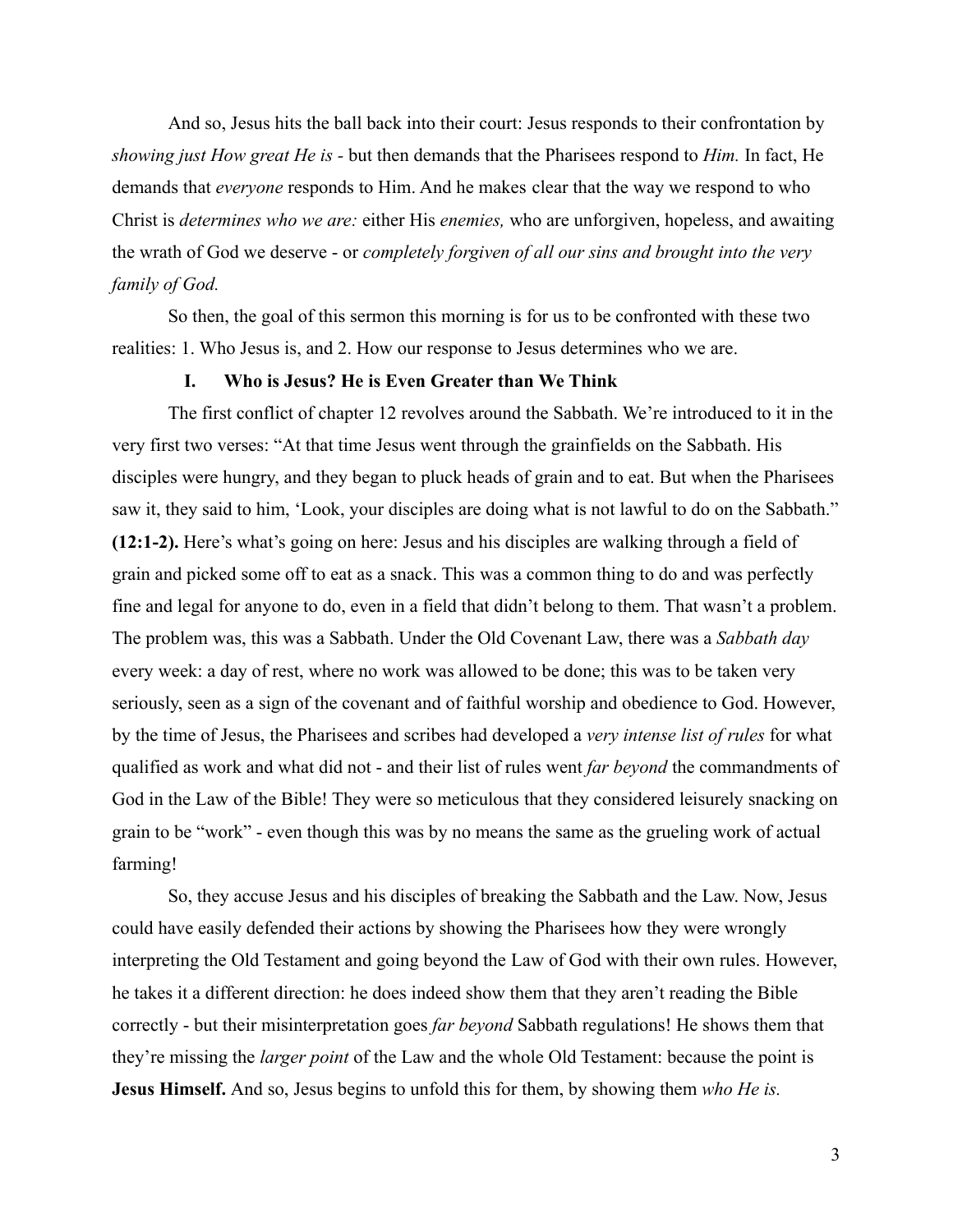First, we see that...

# **A. Jesus is the Greater King (12:1-4, 42)**

In verses 3 and 4, Jesus answers by saying, "Have you not read what David did when he was hungry, and those who were with him: how he entered the house of God and ate the bread of Presence, which it was not lawful for him to eat nor for those who were with him, but only for the priests?" He's referencing the story of **1 Sam. 21,** where David and his followers are fleeing King Saul and receive provisions from the Tabernacle. Yet the bread they received was *holy bread -* forbidden to be eaten by anyone but the priests. However, *David was a special person, with a special role -*He was the anointed one, to be God's appointed King. Jesus's point is that David's unique role and circumstances made it allowable for him to eat the bread, which would otherwise have *not* been Lawful for him to do. And his larger point is this: *Jesus is greater than David!* He is the true promise Son of David - great David's greater Son! He is the true promised King!

Jesus makes the same point later in the chapter in **v.42.** In the *third conflict* that arises, The Pharisees *demand a sign* of Jesus. And part of Jesus's response is that they have already been given enough of a sign to believe because *Jesus Himself is a greater and wiser King than even King Solomon was!* King Solomon, David's son and heir, was given *extraordinary wisdom* from God - so much so that he wrote *wisdom books* in the BIble - such as Proverbs, Wisdom inspired by the very Spirit of God! While Solomon was King, Israel flourished in prosperity; the nation was blessed, and Solomon was even a blessing to the nations! His wisdom was so renowned that the "queen of the South" - the distant "Queen of Sheba" - came to Solomon to glean from his wisdom (as we see in 1 Kings 10:1-13). Yet Jesus is not only a greater King than David and Solomon, but *even wiser than Solomon!* Why? Because *Jesus is the very Wisdom of* God! Jesus rebukes the Pharisees for not recognizing this, telling them that the Queen of Sheba will rise up and rebuke them on the day of judgment, for if she could recognize the wisdom of God in Solomon, than we are without excuse if we do not recognize *The Wisdom of God* in the flesh - Jesus Christ, the **truly Wise King!**

Jesus is far greater and wiser than we could ever possibly want, imagine, or hope for in any earthly, merely human king! He makes no mistakes. He has no flaws of pride, selfishness, or malicious intentions. He rules with complete righteousness, bringing true justice and righteousness to the whole world, as the **quotation from Isaiah in verses 18-21** makes clear;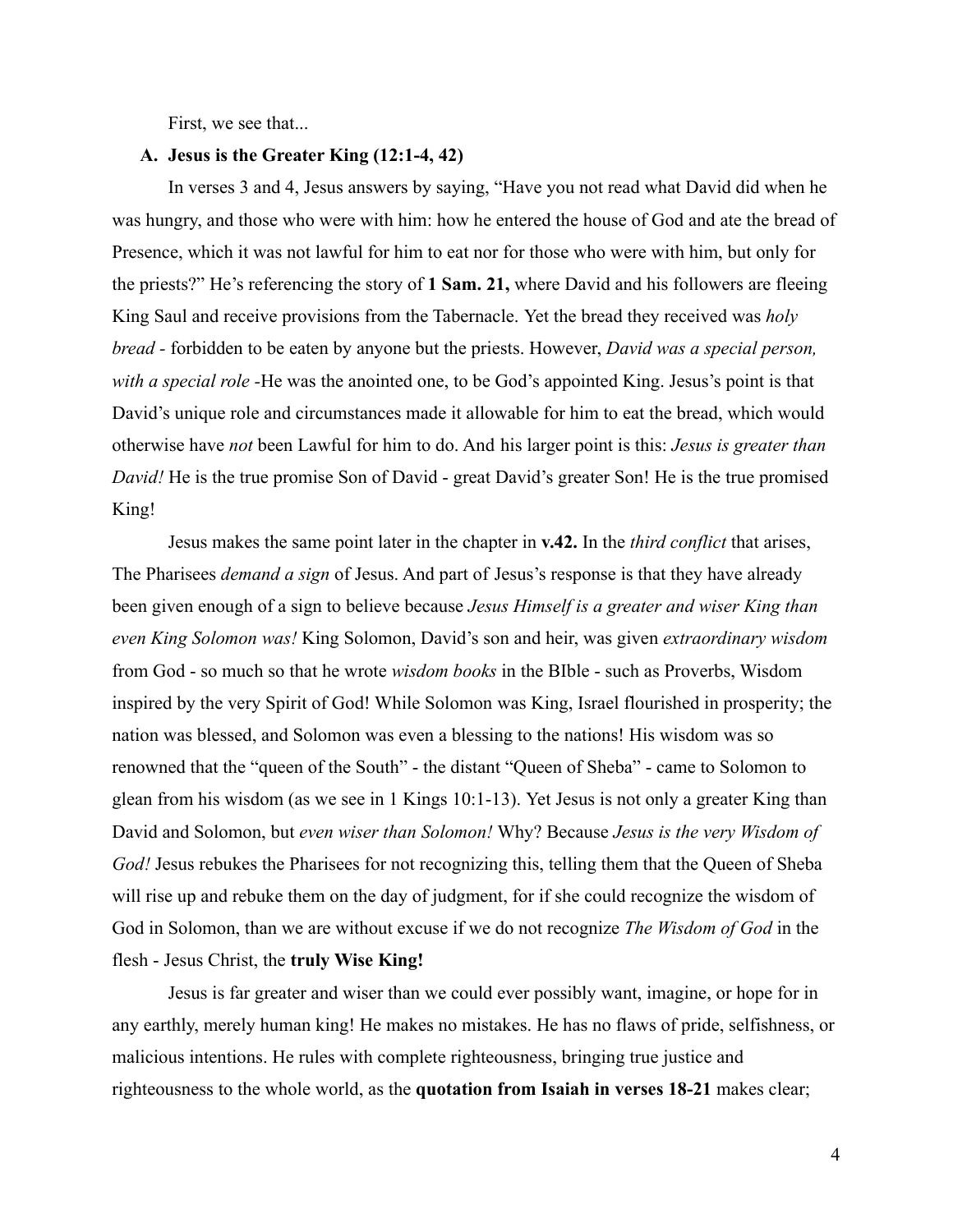indeed, he brings hope *to the Gentiles - the nations, in all the world!* The Pharisees were looking for a merely earthly king of the Jews; yet Jesus is far more, far greater than this! The true King over all the earth, the hope for all who turn to him in faith as His people!

But Jesus is also...

## **B. Jesus is Greater than the Priesthood and Temple (12:5-6)**

Let's look back at the Sabbath conflict: Jesus gives a second reason in answer to the Pharisees' accusations in **vv.5-6:** He states that the Priests, under the Law, were exempt from the Sabbath rules because they were commanded by God to keep offering sacrifices and maintaining the Temple, even given specific things to do *every Sabbath.* And now, he declares: "I tell you, something greater than the temple is here." The priesthood made sacrifices on behalf of the sinful people of Israel, and were mediators between GOd and man; and yet, they, too, were sinners, who needed to be cleansed and have their sins atoned! Yet Christ is without sin. The Temple was like a new Garden of Eden - it was a palace where God dwelled among His people once again! And yet, *at a distance.* But Jesus CHrist *is the true temple.* He is God dwelling among His people in the flesh! And He is the true Priest. He brings God down to Earth so that He can bring sinful people up to Heaven - to dwell in the presence of God for eternity! And he does so by *dealing with our sin by offering the true and greatest sacrifice once and for all -* Himself, for our sins, on the Cross.

## **C. Jesus is the Lord of the Sabbath (12:7-14)**

The last reason Jesus gives in the first conflict is that He is the **Lord of the Sabbath.** He says this explicitly in **v.8,** then *demonstrates it* by healing a man on the Sabbath in **vv.9-14.** He has the ultimate authority to rightly interpret what is and is not Lawful to do on the Sabbath because *He himself is the Lord of the Sabbath!* This means a couple of *very significant things* for us: 1. First, this is nothing less than the claim that He is God. God Himself is the *Lord of the Sabbath.* 2. Secondly, this shows us that **the Law of the Sabbath was always meant to point us to Christ.** The Sabbath was meant to teach Israel to not trust in themselves *but in God alone;* to find their rest, not only from physical labor but from *the works of the Law,* by *finding true rest in God.* ANd Jesus Himself *is the true Sabbath rest -* we find rest from the Law, which we cannot fulfill, buy *resting our weary souls in Christ, who fulfills the Law's demands in our place!*

As these verses are making clear, all of these major themes of the Old Testament scriptures *pointed to and were fulfilled in Christ.* And this is no less true for the *Prophets.*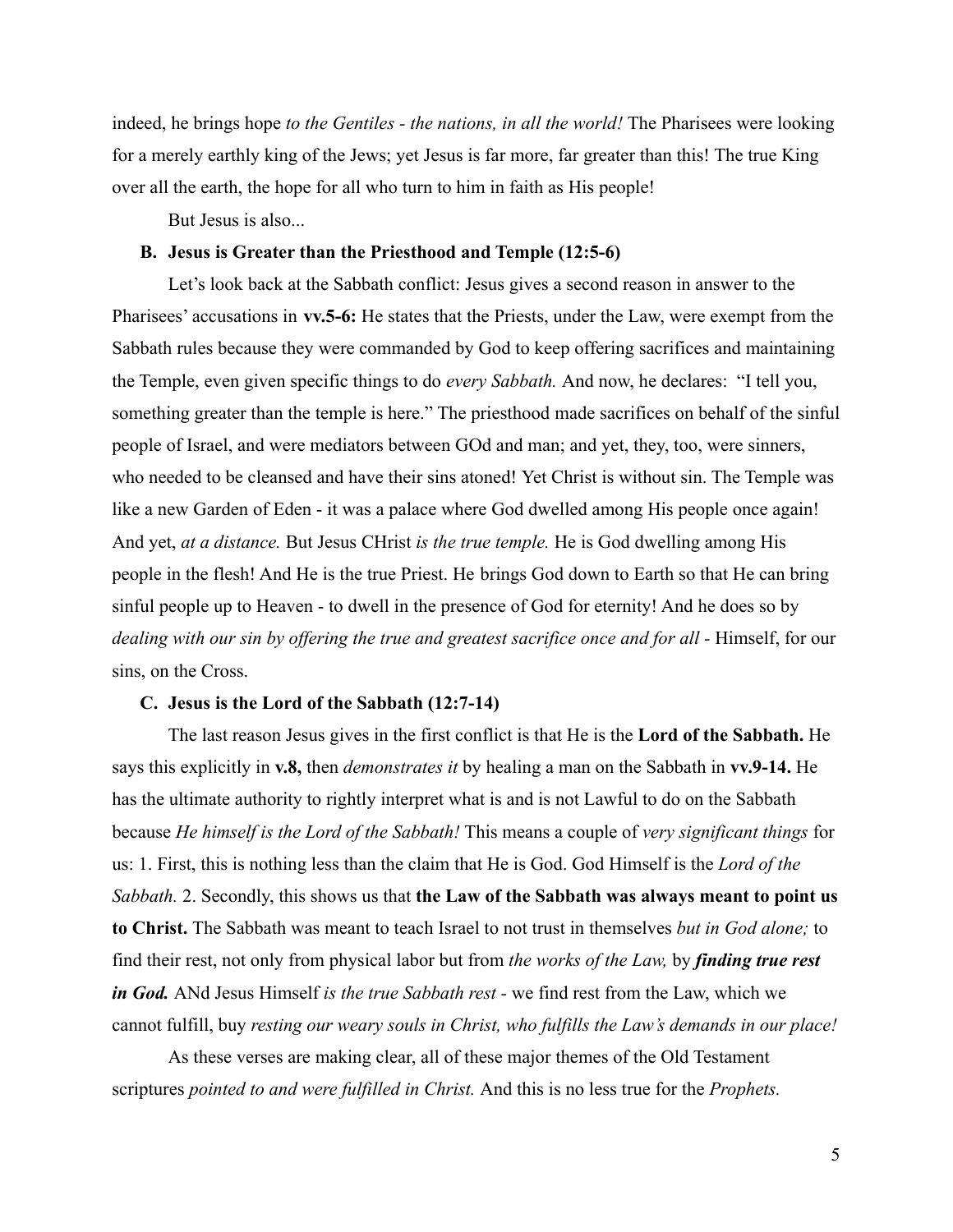#### **D. Jesus is the Greatest Prophet and Sign (12:38-41)**

Fast forward to the third conflict once more. They demand a sign from Jesus, but he tells them they will only get *the sign of Jonah* (**vv.40-41).***.* Jesus is the true prophet, revealing the full message of God, *the gospel -* because *Jesus's life fulfills the gospel.* The sign of Jonah was this: he was swallowed by a large fish, and was as good as dead for three days; then, in a picture of resurrection, God spared his life, the fish spat him out, and Jonah obeyed God and went to Nineveh! Jonah preached to the enemies of Israel, Nineveh in Assyria - *and remarkably, they repented!* This was meant to be a picture of the *death and resurrection of Christ,* as Jesus reveals in **v.40 -** "so will the Son of Man be three days and three nights in the heart of the earth." The greatest prophetic sign, the most authoritative sign of GOd's true Word of salvation is this - that Jesus Christ died and was raised on the third day in our place - in the place of all who repent and believe in Him!

Why was this the greatest sign that Christ would give? Because...

# **E. Jesus is God's Gentle, Suffering Servant (12:15-21)**

Matthew breaks from the narrative in **vv.15-21** to give us a long quote from **Isa. 42:1-3.** THis part of Isaiah is known for telling us about the "Suffering Servant" - and this is undeniably **Jesus Christ.** We've seen that Jesus is the true Prophet, Priest, King! The true Temple and Sabbath - God Himself! Yet he brings about His Kingdom and promised salvation *through death on a cross!* And Matthew reminds us, once again, that this is because of the *gentleness driving Jesus's heart.* And the greatness of Christ is by no means diminished by his gentleness and kindness - it is only magnified! Jesus is *gentle and patient* towards hopeless, hard-hearted sinners like us - "a bruised reed he will not break, and a smoldering wick he will not quench." This glorious King, the God-Man, *will be more gentle, gracious, and patient with you then you can imagine!* Simply trust that He proved this by *bearing your sin, guilt, shame, and death* upon Himself!

## **Application**

Jesus is greater than anything in our lives; he blows up our expectations, upends our own agendas, and shakes the foundations of our comfortable lives. He's greater than we want him to be; Jesus does not fit neatly and comfortably into our lives; a genuine relationship with Christ is not easy, simple, and manageable. The greatness of Jesus turns our world upside down! As we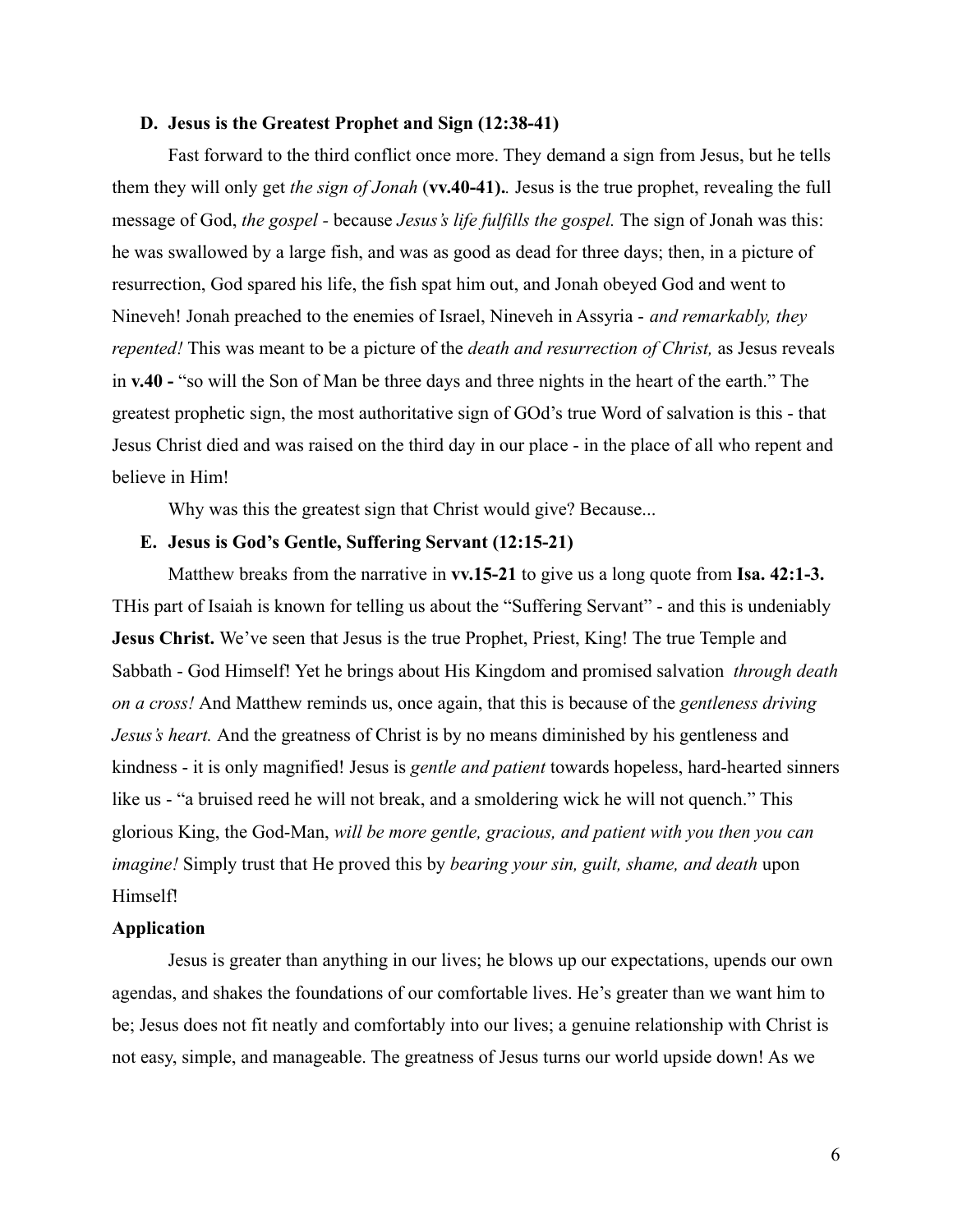encounter who Christ truly is, His glory demands all of our attention, our mind, our whole heart and soul!

After all, the greatness of Christ *demands a response.* Which leads us to the second point...

## **II. How We Respond to Who Jesus Is Determines Who We Are**

As we're confronted with who Jesus is, we're asked the question: How do you respond to Christ? This is the point on full display in the *second conflict* of the chapter, in **vv. 22-37.** Jesus miraculously heals a *demon-possessed, blind and mute man* (v. 22). But how do the Pharisees respond? They try to dismiss Jesus's power as being *demonic,* not from God. They claim that he "casts out demons" by "beelzebul, the prince of demons," a term referring to Satan. Jesus responds by refuting the logic behind such a claim: "Every kingdom divided against itself is laid waste," showing that it would make no sense for "Satan" to "cast out Satan." (v. 25-27).

But then he cranks up the volume; his argument gets straight to the point:

# **A. If We Reject Christ, We Are Unforgiven and Hopeless Enemies of God (30-32; 43-45)**

Jesus's power is the very *power of God, the Holy Spirit;* by calling the spirit of Jesus Satan, the Pharisees are committing the *blasphemy of the Holy Spirit.* They are confronted with who Jesus is and the very power of the Holy Spirit, knowing that He is from God - and yet *they reject the Spirit of GOd and call Him evil.* Blasphemy of the Holy Spirit, I believe, is to know and understand the truth of the gospel of Christ and yet *knowingly and willingly* reject and turn away from it; not simply choosing not to believe the gospel, but *understanding that it's true and still refusing, rejecting Christ, and walking away.* To call the Holy Spirit "evil," and to openly declare yourself an enemy of God. There is absolutely *no forgiveness or hope* for anyone who rejects Christ - **for the gospel of Christ** *is our only hope!*

There can be no neutrality in our relationship to Jesus; this is what **v.30** - we are either *with him* or *against him.* The way we respond to who Christ claims to be *determines who we are.* And our response is revealed *by our fruit.* As we see in **vv.33-37,** we're either *good trees producing good fruit,* or *bad trees producing bad fruit.* And the fruit of our lives - what we say and what we do - *reveals the treasure of our heart:* either the "good treasure" of repentance and faith, or the "evil treasure" of sin and hardened unbelief.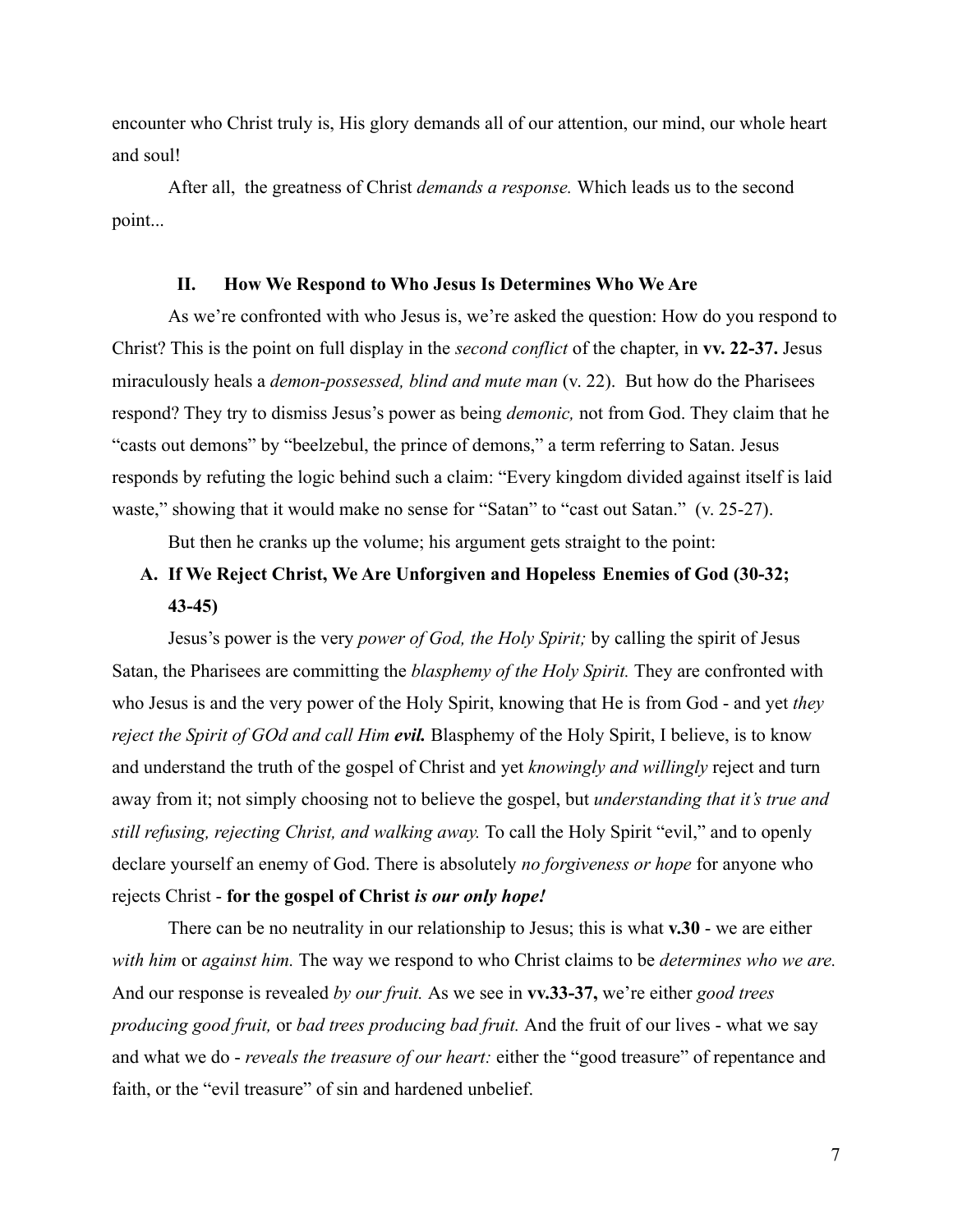It's possible to pretend to be a believer, to even benefit from the Bible, Christ, and the Church - to have a better life, be a moral person, a "cultural Christian" - and yet not truly respond to Christ with repentant faith. Jesus warns us that this does us no good. We're either with him or against him. It's not enough to attend church or even be a member. We can't accept only part of Christ or the gospel. Only being a "partial Christian" makes us like the man of **vv.43-45:** the unclean spirit leaves him for a time, then returns; and finding the "house" of the person "empty, swept, and put in order," it "goes and brings with it seven other spirits more evil than itself." This is a stark warning for us: *if we reject Christ, if we only accept what is comfortable for us, and think that we're OK -* we're only hardening our hearts, settling into a "comfortable life" that is *evil.* If you reject Christ, and refuse to repent and believe in Him, *you will never find forgiveness for your sin, guilt, and shame.* If you reject Christ, he will reject you, and you will face the *eternal wrath of God against your sin in Hell.*

# **B. If We Repent and Believe, We Are Jesus's Family (46-50)**

And yet, we can't miss what Jesus says - *everything else will be forgiven for those who respond in faith!* The warning of **vv. 31-32** is jarring; we're often so distracted by the "unforgivable sin" that we miss the absolute beauty of what Christ tells us just before that: *"*Therefore, I tell you, every sin and blasphemy will be forgiven people…" There is *unending mercy, grace, and forgiveness* for us in Christ Jesus, against *every sin imaginable -* from anger to lust, from adultery and divorce to stealing and idolatry, even from blasphemy against the name of Christ at some point in our past - *but only for those truly repent and believe in Christ!*

This means that if you're in Christ this morning - if you see who Christ is by faith and are responding by *clinging to His glorious grace* in repentant faith - then we are *completely forgiven* from all of our sins - past, present, and future!

This is true of us because of *who were become when we respond to Christ in faith.* Who are we in Christ? *We are God's family!* Chapter 12 ends with a story that makes this very point in a startling yet beautiful way. We see this in **vv.46-50:** "While he was still speaking to the people, behold, his mother and his brothers stood outside, asking to speak to him. But he replied to the man who told him, 'Who is my mother, and who are my brothers?'And stretching out his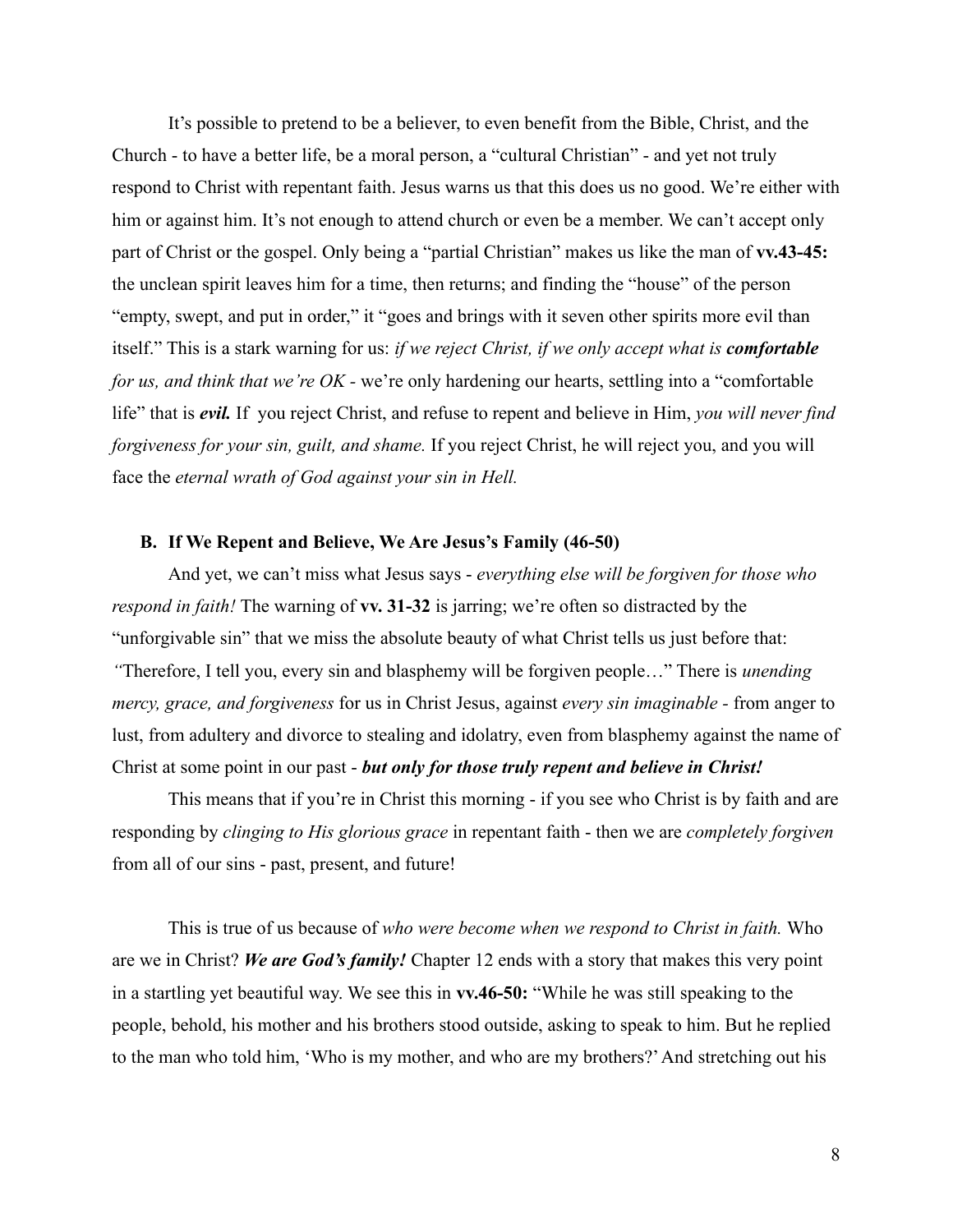hand towards his disciples, he said, "Here are my mother and my brothers! For whoever does the will of my Father in heaven is my brother and sister and mother."

We "do the will of God" by *responding to who Christ is in faith; be hearing the gospel, believing it, turning away from trusting in ourselves, sin, the world, and everything else - and trusting in Christ alone!* And when we believe, we are *firmly united to Christ by grace through faith!* We are *one with Him!* And being one with Him, we are *one with God!* We are adopted as God's children; we join the very family of God! Jesus Christ is our older brother! We belong to the very household of God!

And this means we are also family with each other! We, **the church,** are a family - we are God's children, brothers and sisters in Christ! We are united to each other because we are **family.** Even though we may have nothing else in common, if we have *faith in Christ* in common than we are *closer to each other than our own blood relatives.* As one of my former pastors put it, "The waters of baptism are thicker than blood."

Why is this the case? Because **the way we respond to who Jesus is determines who we are**. If we respond to the good news of Christ - that he lived, died, and was raised in our place to save us from our sins - by truly trusting and believing in Him, then we are *completely forgiven!* So much so, that our *entire identity changes.* We're no longer under the condemnation of God, even though we deserve His judgment! We're no longer labeled as *guilty sinners and enemies of God* if we're in Christ Jesus! We're no longer children of wrath! We are part of the very family of God in Christ Jesus!

Perhaps this morning you've been confronted with the greatness of Jesus Christ; perhaps you've also been confronted with the fact that you have not truly responded to Christ by following Him with all of your life in faith. I want to assure you this morning that *no matter what you've done - no matter how you've responded in the past, no matter how messed up or sinful you are - it is not too late for you!* YOu can be forgiven of **any and all sins in your life - past, present, and future!** You can join the very family of God! Simply rest in the grace of Jesus Christ, trusting that He is great enough to save you from your sin. Turn away from your sin, turn to Christ in faith, believe the gospel and ask him for forgiveness, and you will find it! Then, make your faith public through baptism and join a gospel-preaching church - a local family of God. If you have any questions about this - about becoming a Christian, baptism, or joining this